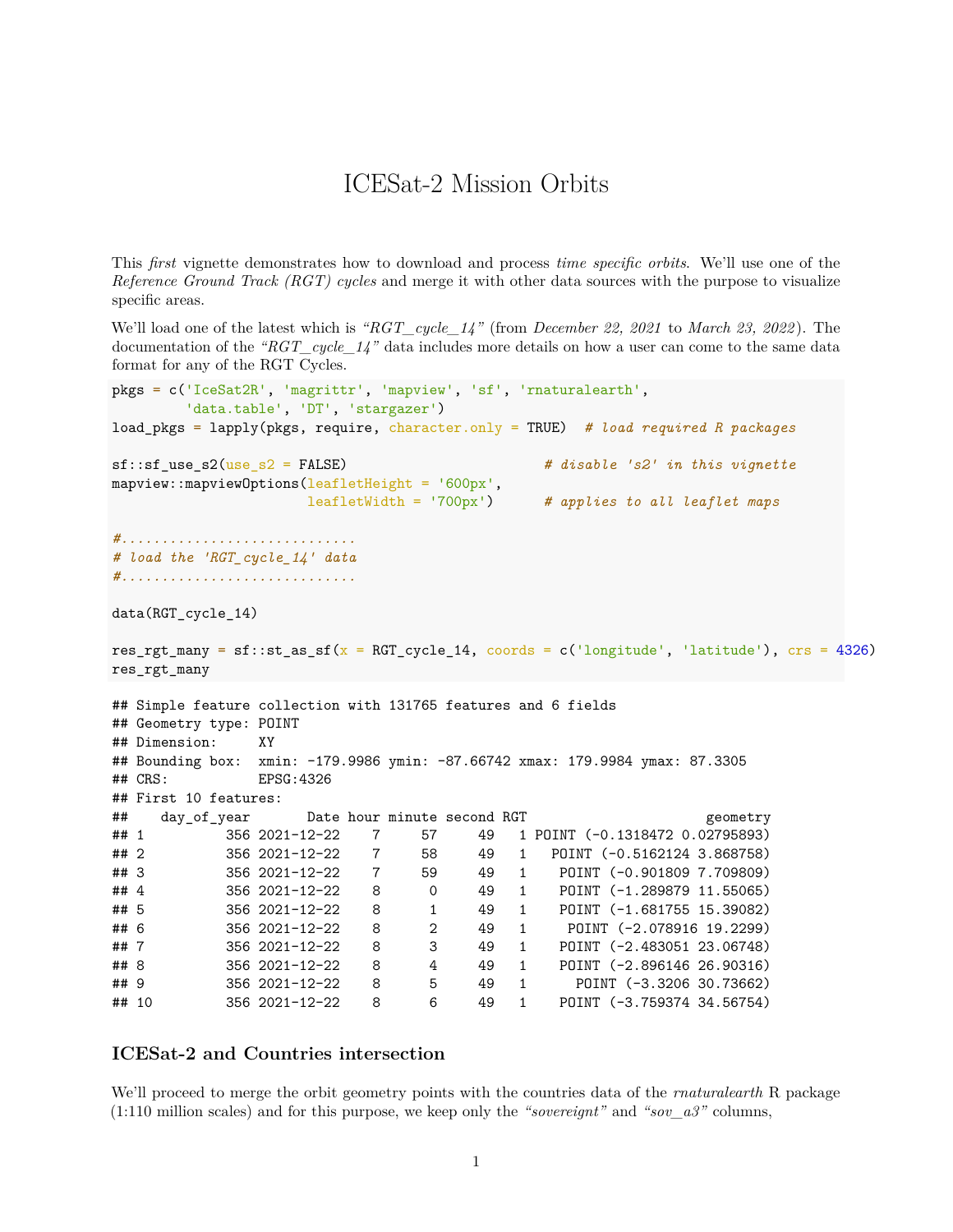```
cntr = rnaturalearth::ne_countries(scale = 110, type = 'countries', returnclass = 'sf')
\text{cntr} = \text{cntr}[, c('sovereight', 'sov_a3')]
cntr
## Simple feature collection with 177 features and 2 fields
## Geometry type: MULTIPOLYGON
## Dimension: XY
## Bounding box: xmin: -180 ymin: -90 xmax: 180 ymax: 83.64513
## CRS: +proj=longlat +datum=WGS84 +no_defs +ellps=WGS84 +towgs84=0,0,0
## First 10 features:
## sovereignt sov a3 geometry
## 0 Afghanistan AFG MULTIPOLYGON (((61.21082 35...
## 1 Angola AGO MULTIPOLYGON (((16.32653 -5...
## 2 Albania ALB MULTIPOLYGON (((20.59025 41...
## 3 United Arab Emirates ARE MULTIPOLYGON (((51.57952 24...
## 4 Argentina ARG MULTIPOLYGON (((-65.5 -55.2...
## 5 Armenia ARM MULTIPOLYGON (((43.58275 41...
## 6 Antarctica ATA MULTIPOLYGON (((-59.57209 -...
## 7 France FR1 MULTIPOLYGON (((68.935 -48....
## 8 Australia AU1 MULTIPOLYGON (((145.398 -40...
## 9 Austria AUT MULTIPOLYGON (((16.97967 48...
```
We then merge the orbit points with the country geometries and specify also *"left = TRUE"* to keep also observations that do not intersect with the *rnaturalearth* countries data,

```
dat both = suppressMessages(sf::st_join(x = res_rgt_many,
                                           y = \text{cntr},
                                            join = sf::st_intersects,
                                           left = TRUE))
```
dat\_both

```
## Simple feature collection with 131765 features and 8 fields
## Geometry type: POINT
## Dimension: XY
## Bounding box: xmin: -179.9986 ymin: -87.66742 xmax: 179.9984 ymax: 87.3305
## CRS: EPSG:4326
## First 10 features:
## day_of_year Date hour minute second RGT sovereignt sov_a3
## 1 356 2021-12-22 7 57 49 1 <NA> <NA>
## 2 356 2021-12-22 7 58 49 1 <NA> <NA>
## 3 356 2021-12-22 7 59 49 1 Ghana GHA
## 4 356 2021-12-22 8 0 49 1 Burkina Faso BFA
## 5 356 2021-12-22 8 1 49 1 Mali MLI
## 6 356 2021-12-22 8 2 49 1 Mali MLI
## 7 356 2021-12-22 8 3 49 1 Mali MLI
## 8 356 2021-12-22 8 4 49 1 Algeria DZA
## 9 356 2021-12-22 8 5 49 1 Algeria DZA
## 10 356 2021-12-22 8 6 49 1 Morocco MAR
## geometry
## 1 POINT (-0.1318472 0.02795893)
## 2 POINT (-0.5162124 3.868758)
## 3 POINT (-0.901809 7.709809)
## 4 POINT (-1.289879 11.55065)
## 5 POINT (-1.681755 15.39082)
## 6 POINT (-2.078916 19.2299)
```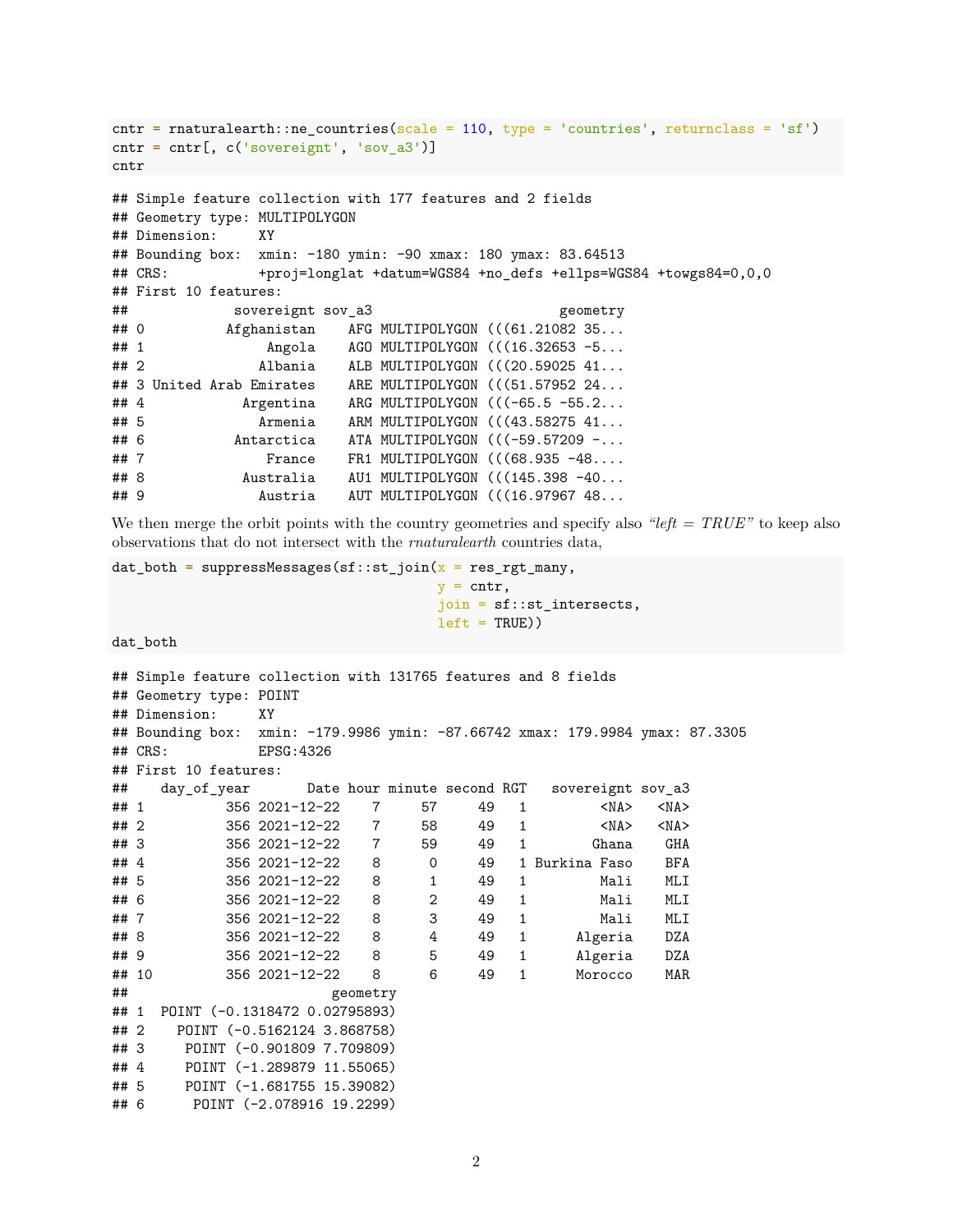```
## 7 POINT (-2.483051 23.06748)
## 8 POINT (-2.896146 26.90316)
## 9 POINT (-3.3206 30.73662)
## 10 POINT (-3.759374 34.56754)
The unique number of RGT's for "RGT_cycle_14" are
length(unique(dat_both$RGT))
## [1] 1387
We observe that from December 22, 2021 to March 23, 2022,
df tbl = data.frame(table(dat both$sovereignt), stringsAsFactors = F)
colnames(df_tbl) = c('country', 'Num_IceSat2_points')
df_subs = dat_both[, c('RGT', 'sovereignt')]
df_subs$geometry = NULL
df_subs = data.table::data.table(df_subs, stringsAsFactors = F)
colnames(df_subs) = c('RGT', 'country')df_subs = split(df_subs, by = 'country')df_subs = lapply(df_subs, function(x) {
  ung_rgt = sort(unique(x$RGT))items = ifelse(length(unq_rgt) < 5, length(unq_rgt), 5)
  concat = paste(unq_rgt[1:items], collapse = '-')
  iter_data = data_table::setDT(list(country = unique(x$country),Num_RGTs = length(ung_rgt),
                                   first_5_RGTs = concat)iter_dat
})
df_subs = data.table::rbindlist(df_subs)
df_tbl = merge(df_tbl, df_subs, by = 'country')df_tbl = df_tbl[order(df_tbl$Num_IceSat2\_points, decreasing = T), ]DT_dtb1 = DT::datatable(df_tbl, rownames = FALSE)
```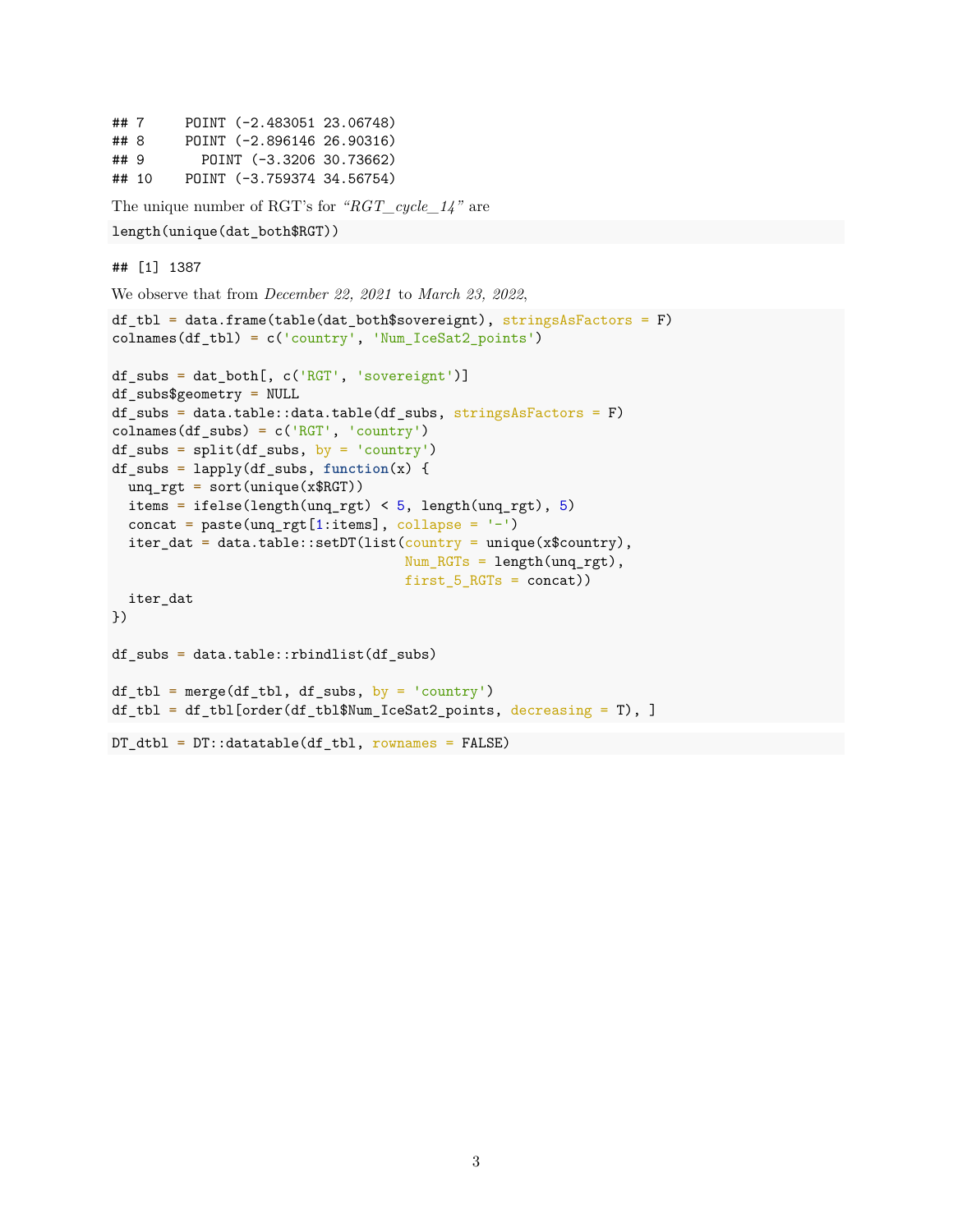| Show $ 10 $ $\bullet$ entries  |                                  | Search:       |                               |
|--------------------------------|----------------------------------|---------------|-------------------------------|
| ÷<br>country                   | Num IceSat2 points $\frac{1}{7}$ | Num $RGTs =$  | first_5_RGTs<br>$\Rightarrow$ |
| Antarctica                     | 12007                            | 1387          | $1 - 2 - 3 - 4 - 5$           |
| Russia                         | 5891                             | 1215          | $1 - 2 - 3 - 4 - 5$           |
| Canada                         | 3546                             | 665           | $4 - 5 - 6 - 11 - 12$         |
| United States of America       | 2265                             | 647           | $4 - 5 - 6 - 7 - 12$          |
| China                          | 1892                             | 457           | $3-4-5-11-12$                 |
| <b>Brazil</b>                  | 1496                             | 374           | $2 - 3 - 10 - 11 - 17$        |
| Australia                      | 1412                             | 307           | $2 - 3 - 9 - 10 - 17$         |
| Denmark                        | 1349                             | 407           | $2 - 3 - 10 - 11 - 17$        |
| Kazakhstan                     | 693                              | 292           | 5-6-13-14-20                  |
| Argentina                      | 562                              | 3-18-26-33-41 |                               |
| Showing 1 to 10 of 152 entries | 2<br>Previous<br>$\mathbf{1}$    | 3<br>5<br>4   | 16<br>Next<br>$\ddotsc$       |

all RGT's (1387 in number) intersect with *"Antarctica"* and almost all with *"Russia"*.

## **'Onshore' and 'Offshore' Points ICESat-2 coverage**

The **onshore** and **offshore** number of ICESat-2 points and percentages for the *"RGT\_cycle\_14"* equal to

```
num_sea = sum(is.na(dat_both$sovereignt))
num_land = sum(!is.na(dat_both$sovereignt))
perc_sea = round(num_sea / nrow(dat_both), digits = 4) * 100.0
perc_land = round(num_land / nrow(dat_both), digits = 4) * 100.0
dtbl_land_sea = data.frame(list(percentage = c(perc\_sea, perc\_land),
                                Num_Icesat2_points = c(num_sea, num_land)))
row.names(dtbl_land_sea) = c('sea', 'land')
stargazer::stargazer(dtbl_land_sea,
                     summary = FALSE,rownames = TRUE,header = FALSE,
                     float = FALSE,table.placement = '!h',
                     title = 'Land and Sea Proportions')
```

|      | percentage | Num Icesat2 points |
|------|------------|--------------------|
| sea  | 67.070     | 88, 369            |
| land | 32.930     | 43, 396            |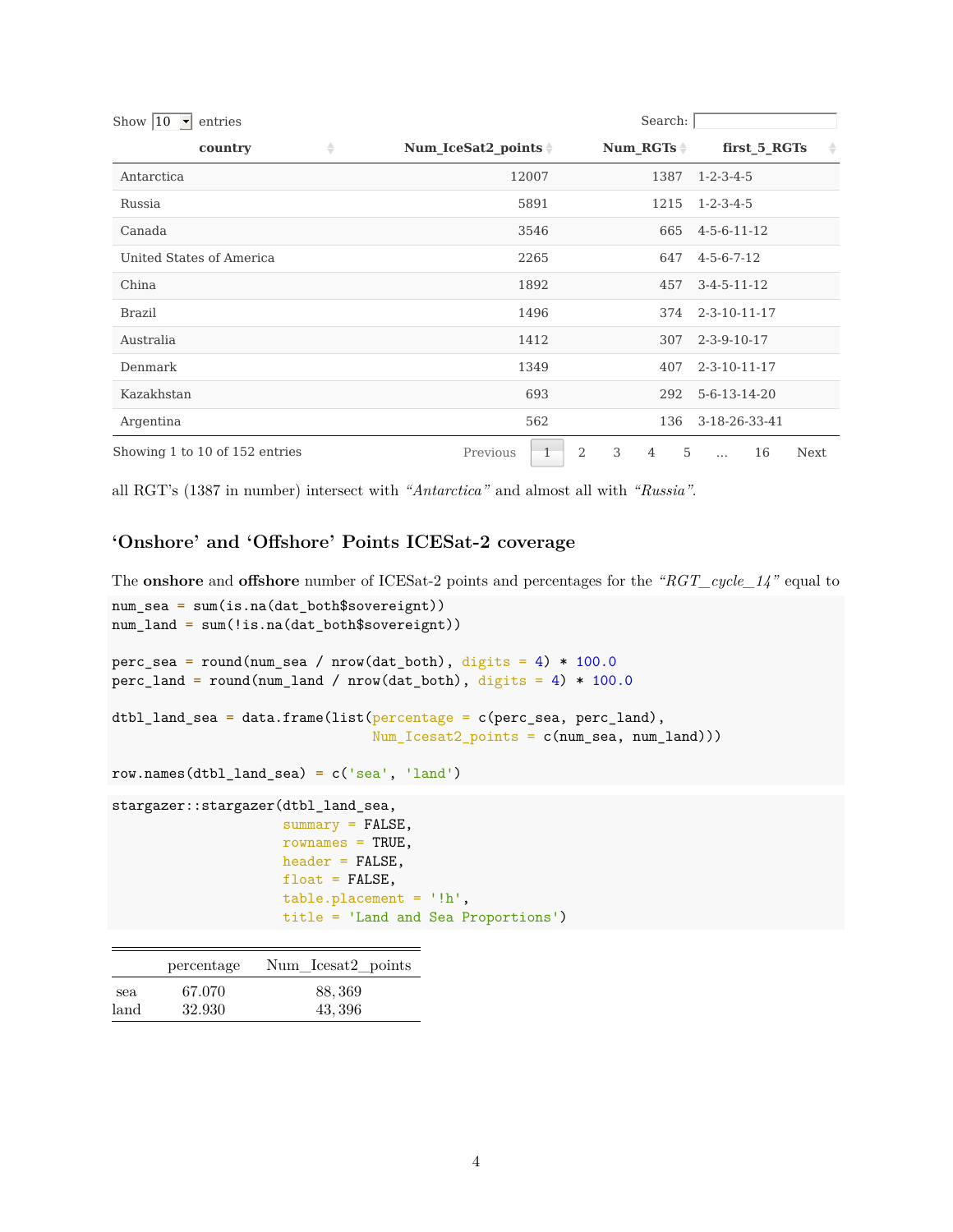## **Global glaciated areas and ICESat-2 coverage**

We can also observe the ICESat-2 *"RGT\_cycle\_14"* coverage based on the 1 to 10 million large scale [Natural](https://www.naturalearthdata.com/downloads/10m-physical-vectors/10m-glaciated-areas/) [Earth Glaciated Areas](https://www.naturalearthdata.com/downloads/10m-physical-vectors/10m-glaciated-areas/) data,

data(ne\_10m\_glaciated\_areas)

We'll restrict the processing to the major polar glaciers (that have a name included),

```
ne_obj_subs = subset(ne_10m_glaciated_areas, !is.na(name))
ne_obj_subs = sf::st_make_valid(x = ne_obj_subs) # check validity of geometries
ne_obj_subs
## Simple feature collection with 68 features and 5 fields
## Geometry type: MULTIPOLYGON
## Dimension: XY
## Bounding box: xmin: -180 ymin: -89.99993 xmax: 180 ymax: 82.96573
## CRS: 4326
## First 10 features:
## recnum scalerank featurecla name min_zoom
## 143 143 3 Glaciated areas Mount Brown Icefield 2.1
## 148 148 5 Glaciated areas Braithwaite Icefield 5.0
## 152 152 3 Glaciated areas Hooker Icefield 2.1
## 206 206 5 Glaciated areas Homathko Icefield 5.0
## 214 214 6 Glaciated areas Clachnacudainn Icefield 5.7
## 215 215 6 Glaciated areas Albert Icefield 5.7
## 228 228 3 Glaciated areas Plateau Icefield 2.1
## 230 230 5 Glaciated areas Pemberton Icefield 5.0
## 256 256 3 Glaciated areas Cambria Icefiled 2.1
## 273 0 3 Glaciated areas Lyell Icefield 2.1
## geometry
## 143 MULTIPOLYGON (((-118.4066 5...
## 148 MULTIPOLYGON (((-119.9303 5...
## 152 MULTIPOLYGON (((-117.8572 5...
## 206 MULTIPOLYGON (((-124.6489 5...
## 214 MULTIPOLYGON (((-118.0284 5...
## 215 MULTIPOLYGON (((-117.6752 5...
## 228 MULTIPOLYGON (((-123.8453 5...
## 230 MULTIPOLYGON (((-123.3869 5...
## 256 MULTIPOLYGON (((-129.661 56...
## 273 MULTIPOLYGON (((-117.2649 5...
```
and we'll visualize the subset using the *mapview* package,

```
mpv = mapview::mapview(ne_obj_subs,
                       color = 'cyan',col.regions = 'blue',
                       alpha.regions = 0.5,
                       legend = FALSE)
```
mpv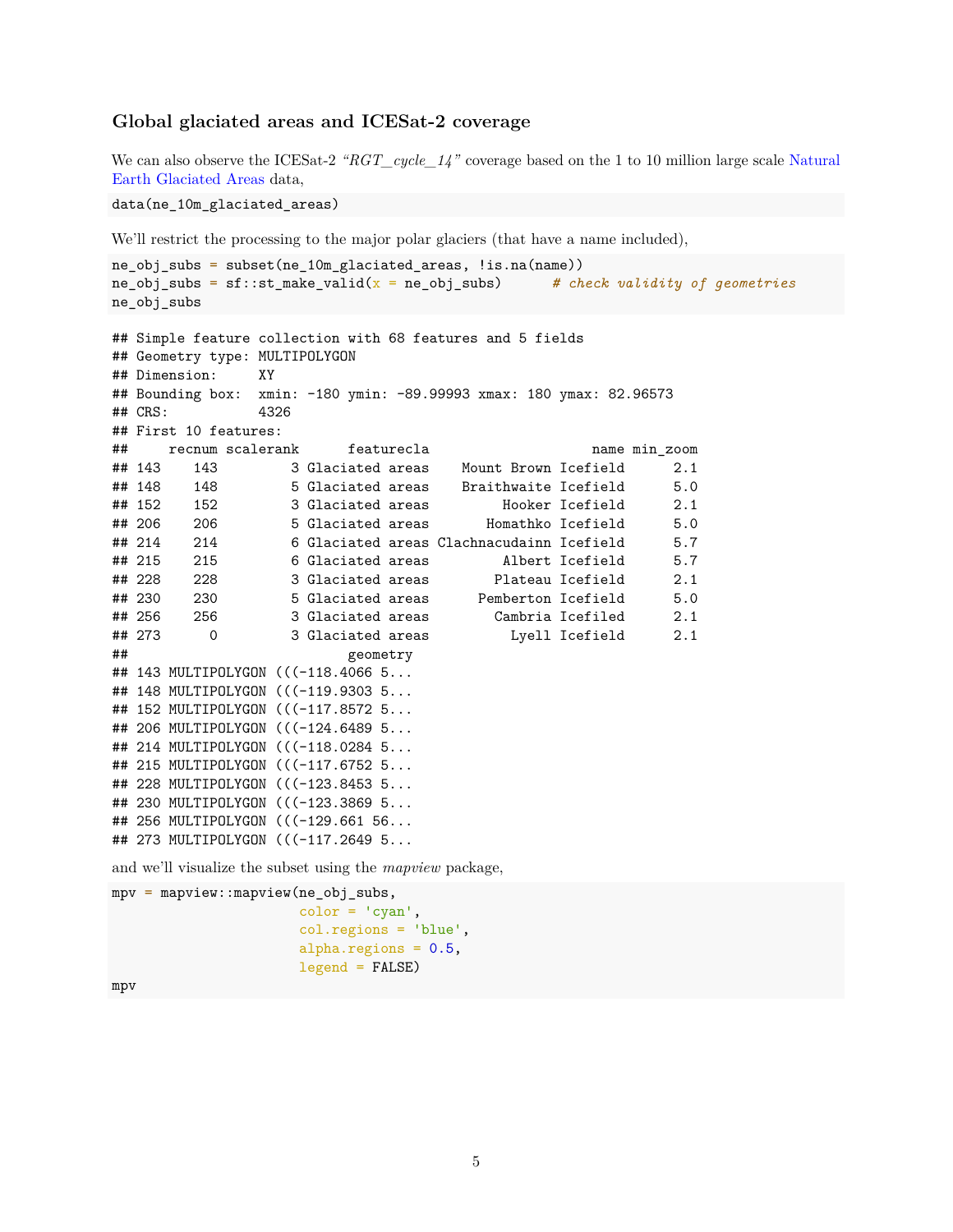

We will see which orbits of the ICESat-2 *"RGT\_cycle\_14"* intersect with these major polar glaciers,

```
res_rgt_many$id_rgt = 1:nrow(res_rgt_many) # include 'id' for fast subsetting
dat_glac_sf = suppressMessages(st::st\_join(x = ne\_obj_subs,y = res\_rgt\_many,
                                 join = sf::st_intersects))
dat_glac = data.table::data.table(sf::st_drop_geometry(dat_glac_sf), stringsAsFactors = F)
dat_glac = dat_glac[complete.cases(dat_glac), ] # keep non-NA observations
dat_glac
## recnum scalerank featurecla name min_zoom day_of_year
## 1: 952 4 Glaciated areas Jostedalsbreen 3.0 40
## 2: 1696 3 Glaciated areas Agassiz Ice Cap 2.1 357
## 3: 1696 3 Glaciated areas Agassiz Ice Cap 2.1 358
## 4: 1696 3 Glaciated areas Agassiz Ice Cap 2.1 361
## 5: 1696 3 Glaciated areas Agassiz Ice Cap 2.1 362
## ---
## 13245: 0 3 Glaciated areas Kluane Ice Cap 2.1 42
```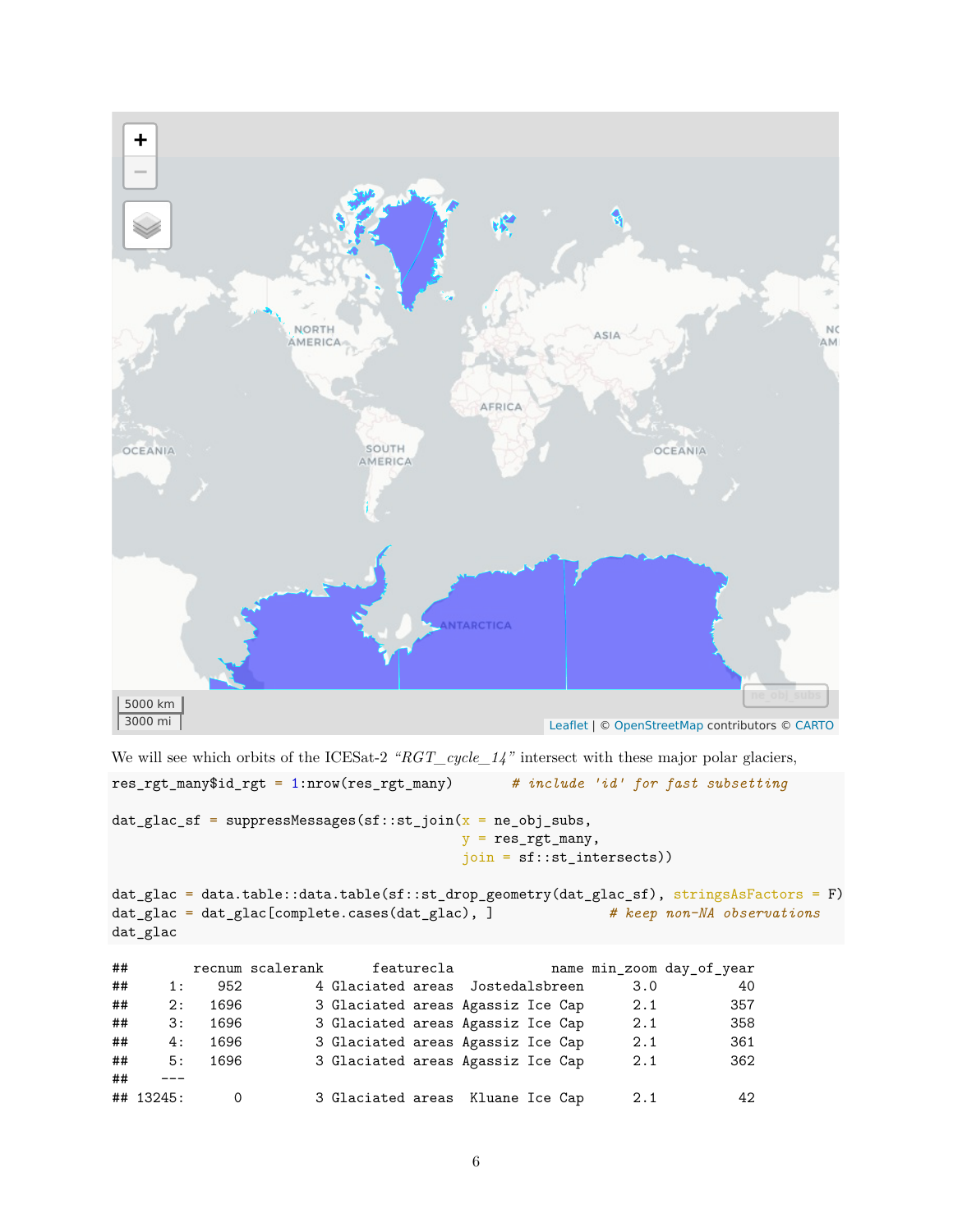```
## 13246: 0 3 Glaciated areas Kluane Ice Cap 2.1 44
## 13247: 0 3 Glaciated areas Kluane Ice Cap 2.1 48
## 13248: 0 3 Glaciated areas Kluane Ice Cap 2.1 71
## 13249: 0 3 Glaciated areas Kluane Ice Cap 2.1 73
## Date hour minute second RGT id_rgt
## 1: 2022-02-09 17 23 15 755 71662
## 2: 2021-12-23 1 41 0 12 1072
## 3: 2021-12-24 12 10 22 34 3157
## 4: 2021-12-27 1 32 40 73 6867
## 5: 2021-12-28 12 2 3 95 8952
## ---
## 13245: 2022-02-11 14 42 39 784 74402
## 13246: 2022-02-13 3 6 19 807 76602
## 13247: 2022-02-17 2 57 59 868 82397
## 13248: 2022-03-12 13 18 42 1226 116392
## 13249: 2022-03-14 1 42 22 1249 118592
We'll split the merged data by the 'name' of the glacier,
dat_glac_name = split(x = dat_glac, by = 'name')sum_stats_glac = lapply(dat_glac_name, function(x) {
 dtbl_glac = x[, .(name_glacier = unique(name),
                Num_unique_Dates = length(unique(Date)),
                Num_unique_RGTs = length(unique(RGT)))]
 dtbl_glac
})
sum_stats_glac = data.table::rbindlist(sum_stats_glac)
sum_stats_glac = sum_stats_glac[order(sum_stats_glac$Num_unique_RGTs, decreasing = T), ]
```
The next table shows the total number of days and RGTs for each one of the major polar glaciers,

```
stargazer::stargazer(sum_stats_glac,
                     summary = FALSE,rownames = FALSE,
                     header = FALSE,float = FALSE,table.placement = 'h',
                     title = 'Days and RGTs')
```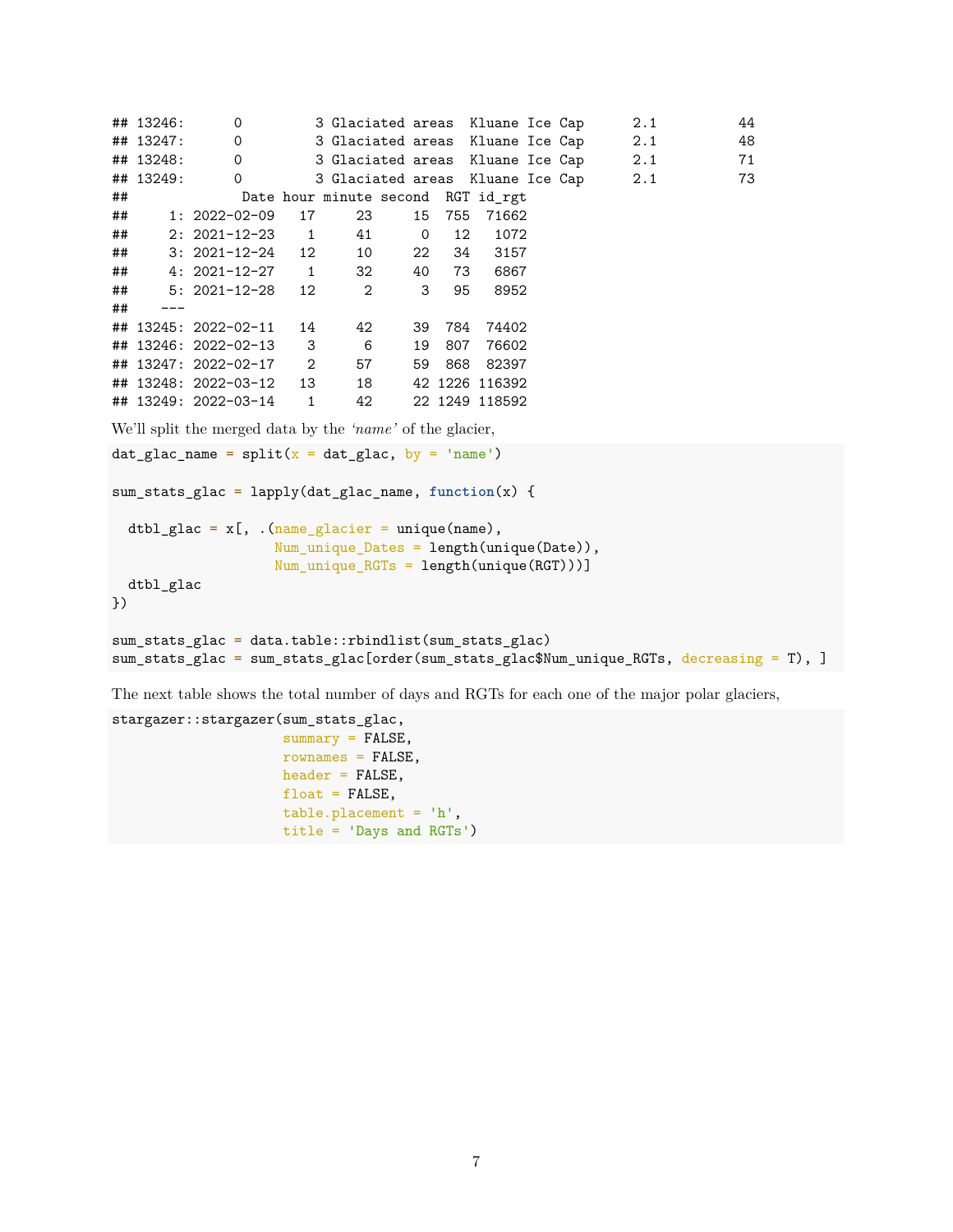| name_glacier                  | Num unique Dates | Num unique RGTs |
|-------------------------------|------------------|-----------------|
| Antarctic Ice Sheet           | 92               | 1,387           |
| Greenland Ice Sheet           | 91               | 352             |
| Agassiz Ice Cap               | 56               | 58              |
| Academy of Sciences Ice Cap   | 34               | 34              |
| Manson Icefield               | 14               | 19              |
| Müller Ice Cap                | 16               | 16              |
| Kluane Ice Cap                | 12               | 12              |
| Sydkap Ice Cap                | 6                |                 |
| Southern Patagonian Ice Field | 5                | 5               |
| Stikine Icecap                |                  | 4               |
| Vestfonna                     | 3                | 3               |
| <b>Brasvellbreen</b>          | 3                | 3               |
| Northern Patagonian Ice Field | 2                | $\mathfrak{D}$  |
| Jostedalsbreen                |                  |                 |

We can restrict to one of the glaciers to visualize the ICESat-2 "RGT\_cycle\_14" coverage over this specific area (*'Southern Patagonian Ice Field'*),

```
sample_glacier = 'Southern Patagonian Ice Field'
dat_glac_smpl = dat_glac_name[[sample_glacier]]
cols_display = c('name', 'day_of_year', 'Date', 'hour', 'minute', 'second', 'RGT')
stargazer::stargazer(dat_glac_smpl[, ..cols_display],
                     summary = FALSE,rownames = FALSE,
                     header = FALSE,
                     float = FALSE,table.placement = 'h',
                     title = 'Southern Patagonian Ice Field')
```

| name                          | $day_of\_year$ | Date             | hour     | minute | second | $_{\rm RGT}$ |
|-------------------------------|----------------|------------------|----------|--------|--------|--------------|
| Southern Patagonian Ice Field | 357            | 2021-12-23       | $\Omega$ | 40     | 43     | 11           |
| Southern Patagonian Ice Field | 2              | 2022-01-02       | 12       | 28     |        | 171          |
| Southern Patagonian Ice Field | 20             | 2022-01-20       | 23       | 16     | 46     | 453          |
| Southern Patagonian Ice Field | 49             | $2022 - 02 - 18$ | 21       | 52     | 48     | 895          |
| Southern Patagonian Ice Field | 64             | 2022-03-05       | 9        | 31     | 50     | 1.116        |

and we gather the intersected RGT coordinates points with the selected glacier,

```
subs_rgts = subset(res_rgt_many, id_rgt %in% dat_glac_smpl$id_rgt)
set.seed(1)
\texttt{sample} = sample(\texttt{x} = grDevices::colors(distinct = TRUE),
                     size = nrow(subs_rgts)subs_rgts$color = samp_colrs
```
ne\_obj\_subs\_smpl = subset(ne\_obj\_subs, name == sample\_glacier)

```
mpv_glacier = mapview::mapview(ne_obj_subs_smpl,
                               color = 'cyan',col.regions = 'blue',
                               alpha.regions = 0.5,
```